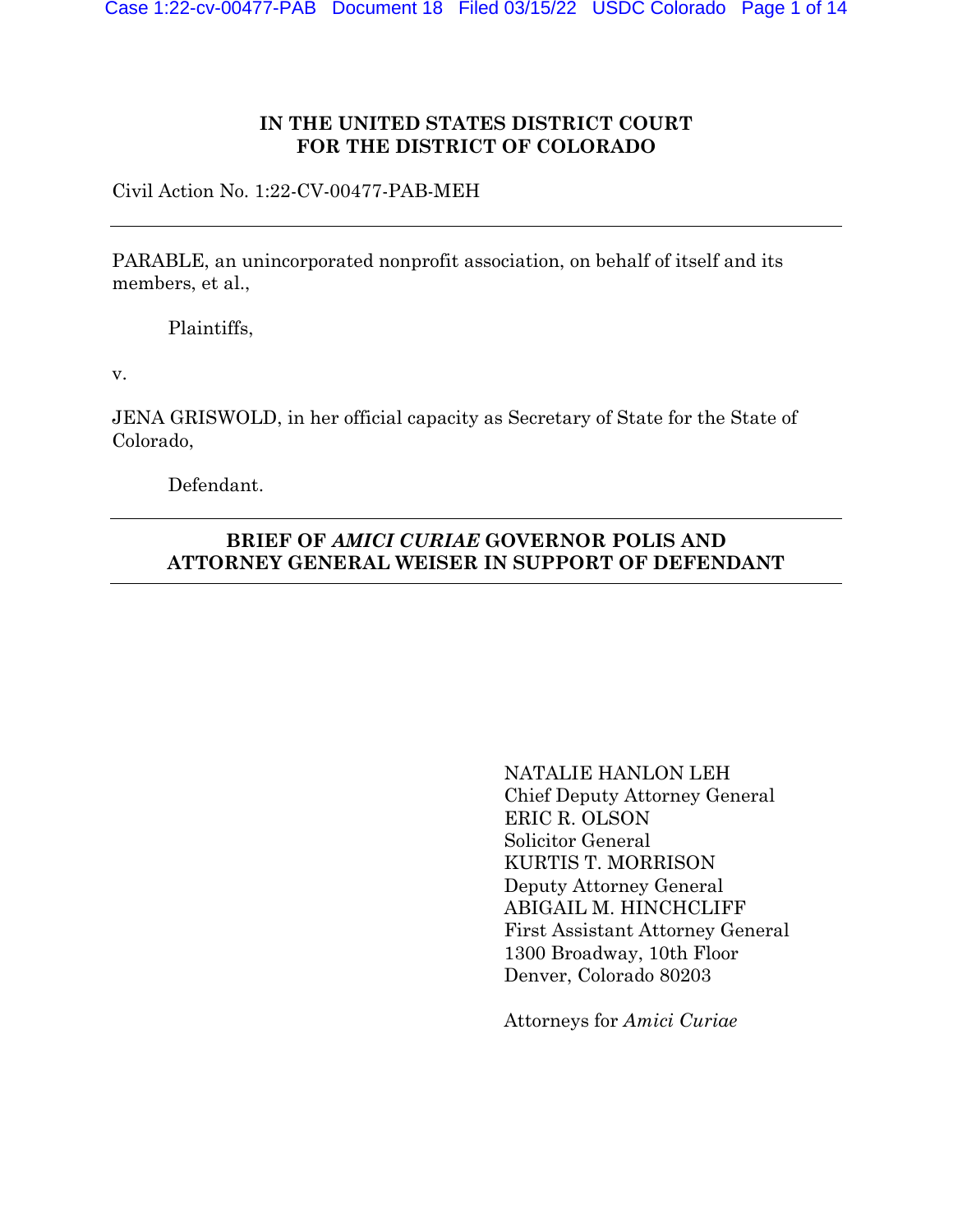### **INTRODUCTION**

Plaintiffs seek relief on behalf of a political party that did not choose to join the Plaintiffs' suit. And the relief they seek is extraordinary. At each step of their argument, Plaintiffs ask this court to disregard the rights and choices of the State, the voters that approved the law, and Plaintiffs' own political party.

Under Supreme Court precedent, states may determine the nominating process for state offices. Ignoring this authority, Plaintiffs ask this court—without the guidance of any manageable legal standards—to force Colorado to facilitate the process that these Plaintiffs prefer. Under the U.S. Constitution, political parties have the right to choose whether to open or close their nomination process. The Colorado Republican Party did just that when it voted overwhelmingly to keep a semiopen primary rather than a closed assembly process. Plaintiffs now ask the Court to invalidate that choice. Finally, the people have a right under the Colorado Constitution to initiate laws governing the State and to manage the integrity of their elections. Yet Plaintiffs seek to override the will of the people and require the Court to rewrite a law approved by Colorado voters.

The Court should reject Plaintiffs' request for a preliminary injunction.

#### **ARGUMENT**

# **I. Plaintiffs allege constitutional violations on behalf of a party that has not joined their case.**

The alleged right asserted by Plaintiffs here is an unusual one. Plaintiffs assert that their associational rights are violated when the political party to which they belong is "forced to associate with unaffiliated voters" in a semi-open primary. [Doc.](https://cod-ecf.sso.dcn/n/cmecfservices/rest/file/finddoc?caseYear=2022&caseNum=00477&caseType=cv&caseOffice=1&docNum=2&docSeq=1)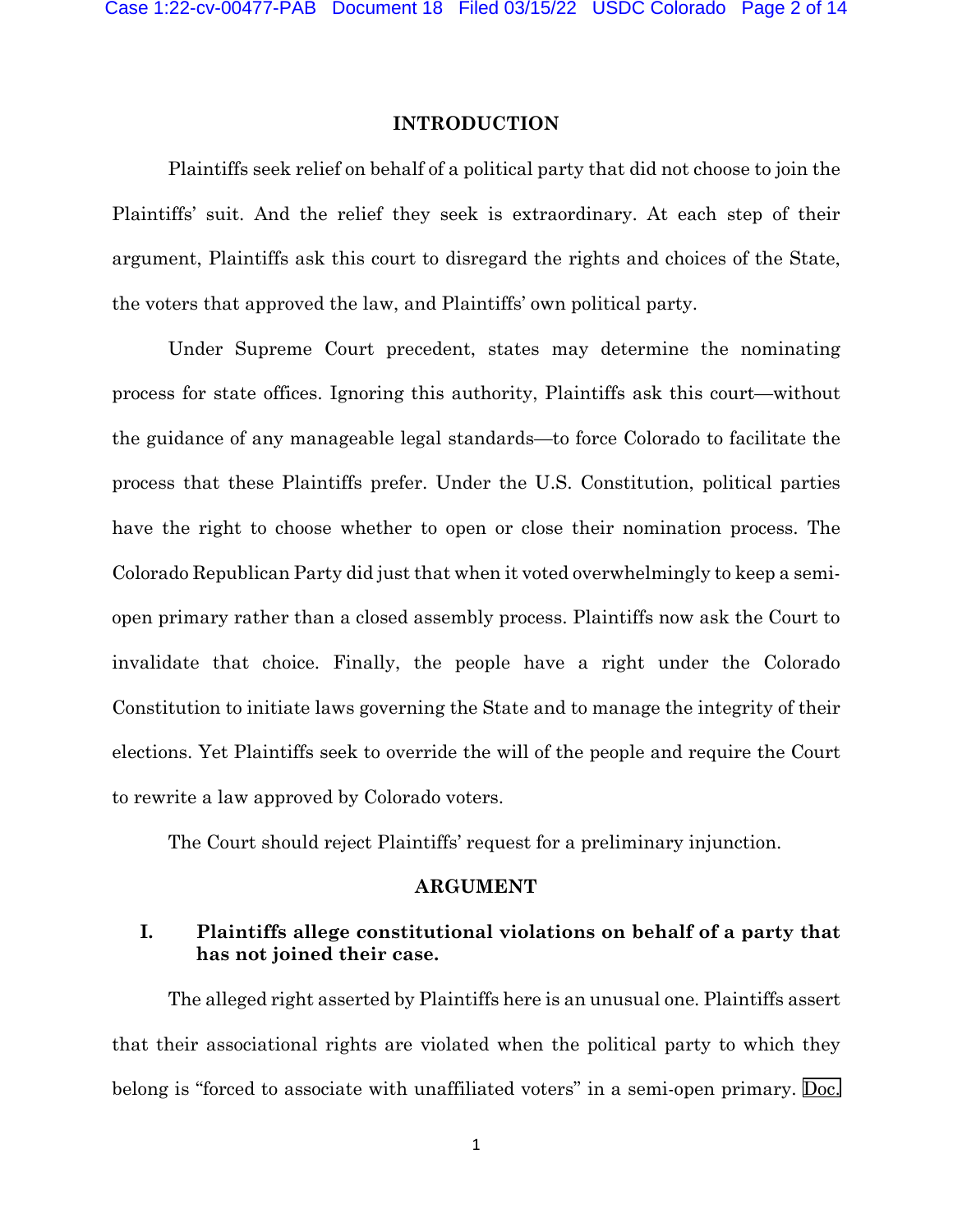[2-1](https://cod-ecf.sso.dcn/n/cmecfservices/rest/file/finddoc?caseYear=2022&caseNum=00477&caseType=cv&caseOffice=1&docNum=2&docSeq=1), Plaintiffs' Memorandum at 6. But Plaintiffs are not the Colorado Republican Party, and the Colorado Republican Party is not a party here. Rather, Plaintiffs are singular members of the Colorado Republican Party who happen to disagree with their party's decision to hold a semi-open primary.[1](#page-2-0)

Plaintiffs note that the Republican State Central Committee voted to authorize the "Republican Party of Colorado, its members, or both" to bring this lawsuit. [Doc.](https://cod-ecf.sso.dcn/n/cmecfservices/rest/file/finddoc?caseYear=2022&caseNum=00477&caseType=cv&caseOffice=1&docNum=1) 1, Complaint at ¶ 31. But only five individual members of the Colorado Republican Party are plaintiffs here; the Party itself is not.[2](#page-2-1) Plaintiffs lack standing to bring their constitutional claims on behalf of a party that chose not to join their suit or file a separate action itself.

# **II. Plaintiffs' alleged associational right would force Colorado to use state power contrary to Supreme Court precedent.**

Even if Plaintiffs had standing to raise their constitutional claims, Proposition 108 does not compel political parties to associate with unaffiliated voters. Instead, it expressly allows parties to nominate candidates by a closed assembly or convention, thereby offering political parties the option to remove unaffiliated voters from this process. C.R.S. § 1-4-702(1). The right Plaintiffs seek is the right to force the State to use its election machinery—including all taxpayer-funded resources required to

<span id="page-2-0"></span><sup>1</sup> *Colorado Matters: Colorado GOP chair on party's priorities; Remembering Ron Miles*, Colorado Public Radio (March 11, 2022) *available at*  https://www.npr.org/podcasts/413443142/colorado-matters (statement at 20:32 by party chair: "that's a lawsuit that [the] Colorado GOP is not involved in. The people bringing that are representing specific Republicans who share that viewpoint[.]").

<span id="page-2-1"></span><sup>2</sup> As of 2021, the Republican State Central Committee had 686 voting members. *See*  [Doc. 1](https://cod-ecf.sso.dcn/n/cmecfservices/rest/file/finddoc?caseYear=2022&caseNum=00477&caseType=cv&caseOffice=1&docNum=1), Complaint at 8.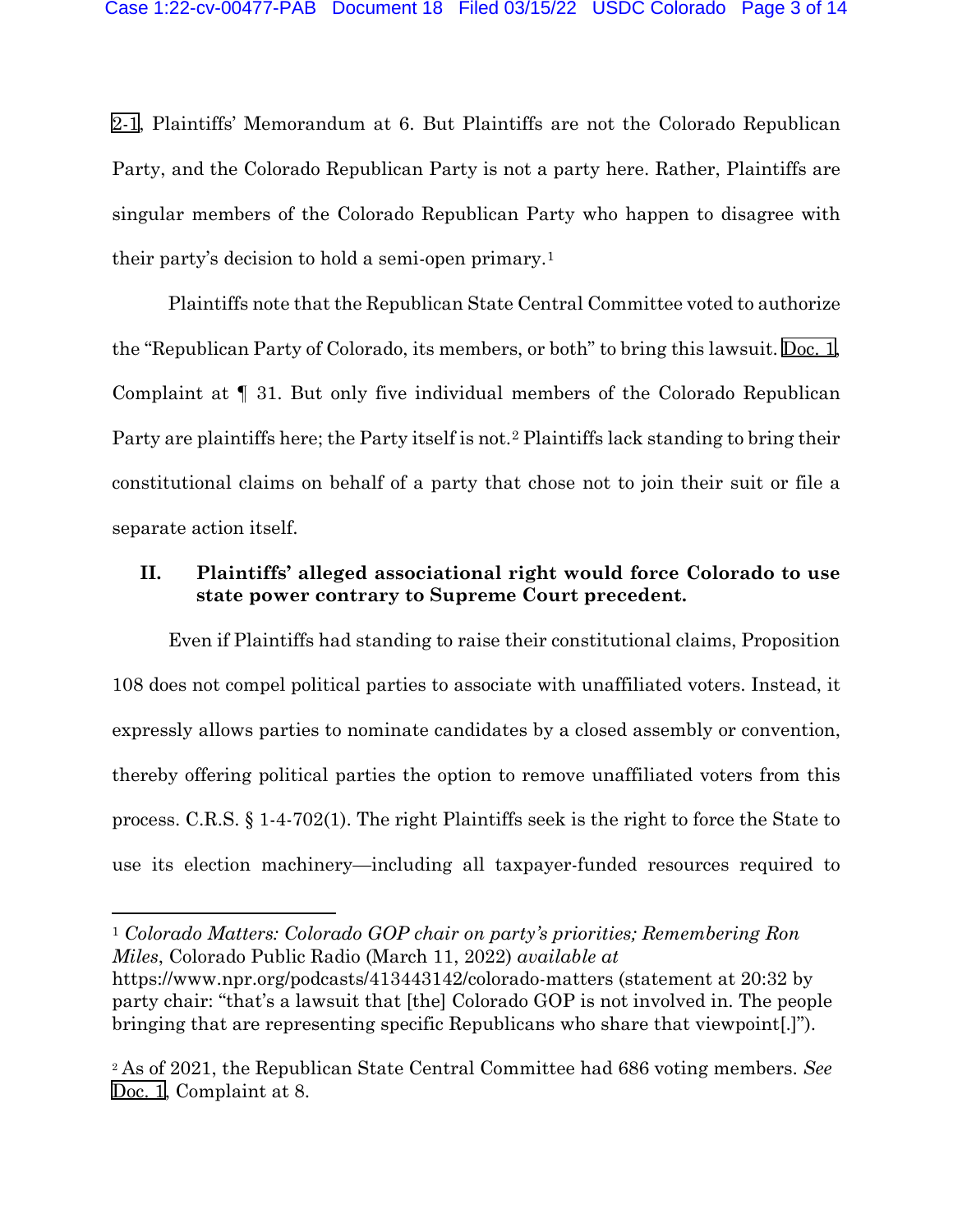#### Case 1:22-cv-00477-PAB Document 18 Filed 03/15/22 USDC Colorado Page 4 of 14

support a statewide primary—in a manner contrary to that authorized by law in the state and approved by voters.

Prior Supreme Court caselaw rejected the very argument Plaintiffs advance here. Though a party has the right to close its nominating contest, it has no concomitant right to require the State to conduct and pay for whatever type of nominating contest the party desires. *California Democratic Party v. Jones*, [530 U.S.](http://www.google.com/search?q=530++u.s.++567) [567](http://www.google.com/search?q=530++u.s.++567) (2000). In fact, the reverse is true. The Supreme Court acknowledged that "[s]tates have a major role to play in *structuring* and monitoring the election process, including primaries." *Id.* at 572 (emphasis added). And the Court considered it "too plain for argument" that a state may choose the process a party uses to select its nominees. *Id.* (quotation omitted).

The division of rights is clear. A state cannot require a party to keep its primary open, or to keep its primary closed. *Id.*; *see also Tashjian v. Republican Party of Connecticut*, [479 U.S. 208](http://www.google.com/search?q=479+u.s.+208)[,](http://scholar.google.com/scholar?q=479+u.s.+208&btnG=&hl=en&as_sdt=6) [215-16](http://www.google.com/search?q=215-16) (1986). But when a political party engages in a state-run and state-financed election, the state acquires a "legitimate governmental interest in ensuring the fairness of the party's nominating process, enabling it to prescribe what that process must be." *New York State Bd. of Elections v. Lopez Torres*, [552 U.S. 196](http://www.google.com/search?q=552+u.s.+196)[, 2](http://scholar.google.com/scholar?q=552+u.s.+196&btnG=&hl=en&as_sdt=6)[02-03](http://www.google.com/search?q=202-03) (2008).

That is what Colorado did here. In approving Proposition 108, Colorado voters allowed political parties to hold a semi-open primary election using the State's voting machinery and taxpayer funds. And Proposition 108 offers the option for major political parties to bar unaffiliated voters from their nominating contests—by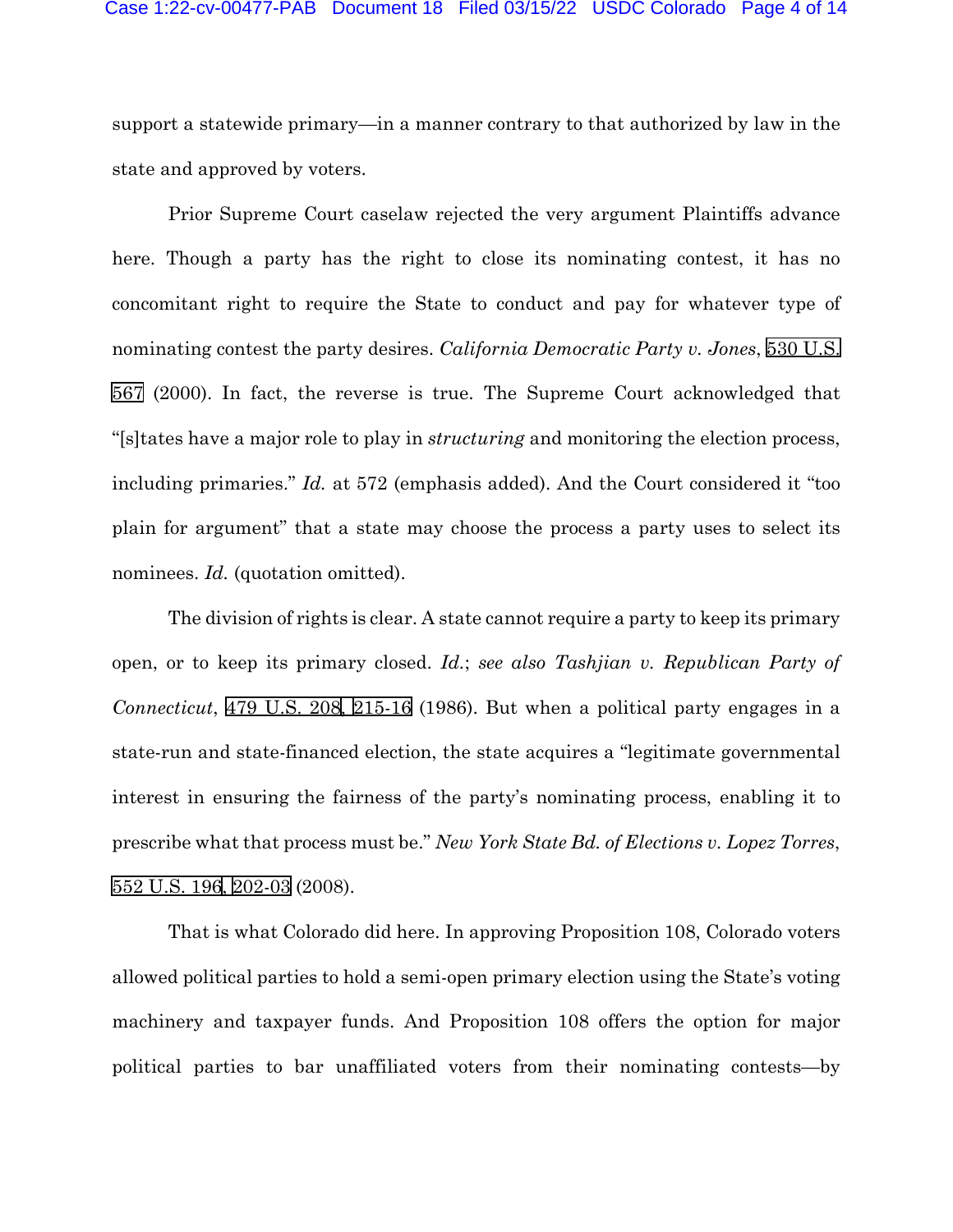allowing candidate selection via a "closed" assembly or convention should at least three-fourths of a party's central committee members approve. C.R.S. § 1-4-702(1). Plaintiffs now seek a court order that would require the State to hold and pay for a closed primary—a candidate selection method that was eliminated by Proposition 108. There is no right to force the State to expend millions to hold the type of nominating contest that these Plaintiffs prefer.

### **III. Plaintiffs' arguments would frustrate the State's legitimate reasons to offer a semi-open primary and a closed caucus or assembly.**

While any conceivable nominating process "invariably impose[s] some burden upon individual voters and political parties," these burdens "must necessarily accommodate a state's legitimate interest in providing order, stability, and legitimacy to the electoral process." *Utah Republican Party v. Cox*, [892 F.3d 1066, 1076](http://scholar.google.com/scholar?q=892+f.3d+1066&btnG=&hl=en&as_sdt=6) (10th Cir. 2018). Proposition 108 serves the State's legitimate interests in the fairness and stability of Colorado's nominating process.

In approving Proposition 108, Colorado voters created the opportunity for all voters to participate fully in a publicly financed election. *See* App'x A, "An Analysis of 2016 Ballot Proposals," LEGIS. COUNCIL OF THE COLO. GEN. ASSEM. at 66 (Sept. 12, 2016) ("2016 Blue Book"). Prior to Proposition 108, unaffiliated voters—a significant portion of the Colorado electorate—could not help choose the candidates that appeared on the general election ballot. In some if not most elections, the primary election is more consequential than the general election in determining who holds public office. Consequently, prior to Proposition 108, unaffiliated voters in such elections had little to no meaningful participation in selecting their elected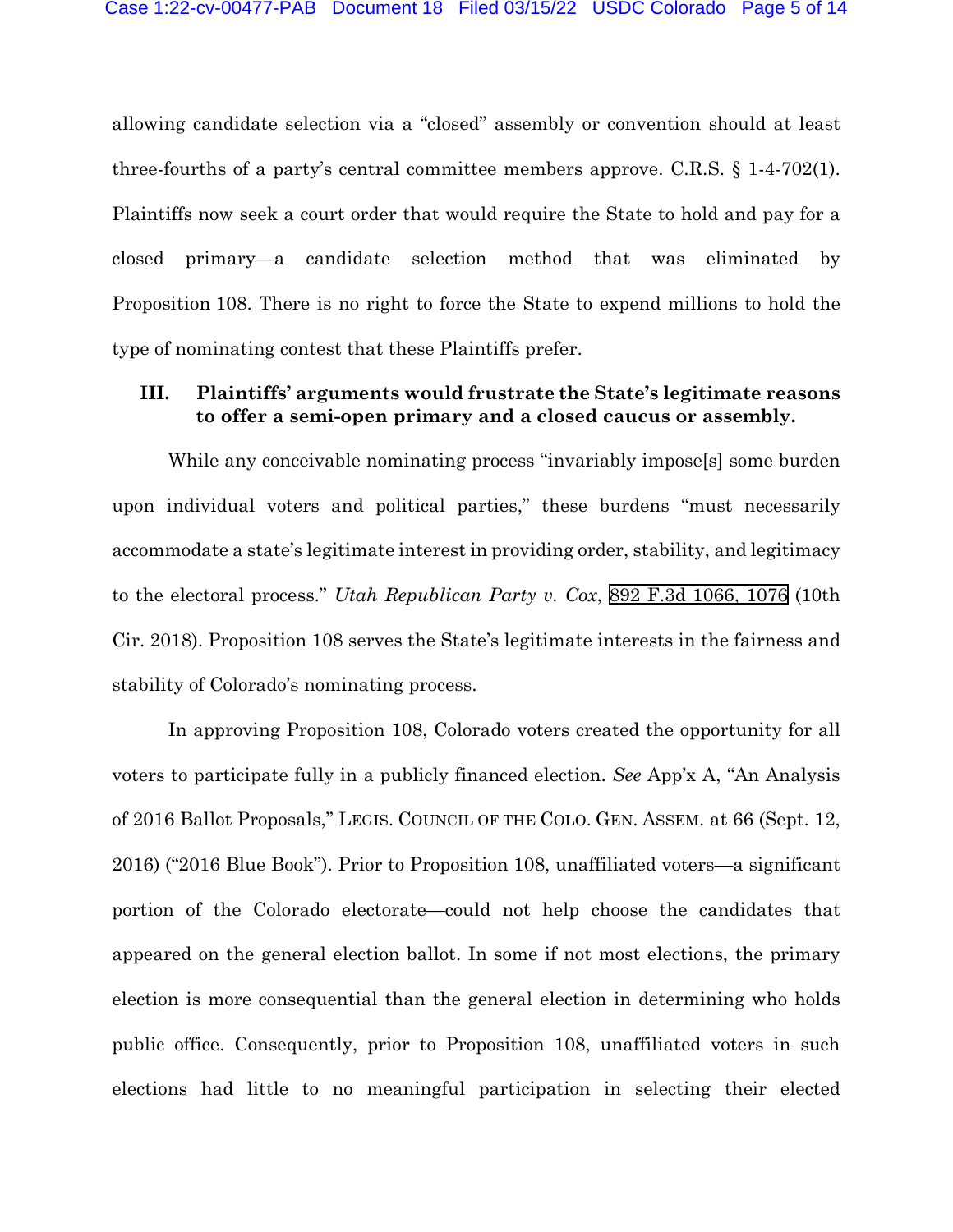#### Case 1:22-cv-00477-PAB Document 18 Filed 03/15/22 USDC Colorado Page 6 of 14

representatives. Proposition 108 gives these unaffiliated voters a voice in the selection of candidates for public office if a political party chooses to hold a semi-open primary.

The people of Colorado determined that Proposition 108's balance—providing a semi-open primary, and a closed caucus or assembly—best served the State's interest in the fairness of its nominating process. *New York State Bd. of Elections*, [552 U.S. at](http://scholar.google.com/scholar?q=552+u.s.+196&btnG=&hl=en&as_sdt=6) 202 (states have a "legitimate governmental interest in ensuring the fairness of the party's nominating process"). The choice to enfranchise unaffiliated voters in primary elections was made (in part) to grant "unaffiliated voters, who are Colorado taxpayers, the opportunity to vote in publicly financed primary elections." App'x A, 2016 Bluebook at 66. The voters therefore decided to allow major parties to use state funds to host a primary only if a political party kept its primary semi-open to unaffiliated voters. Political parties may close their nominating processes if they so choose, but may not use the money of unaffiliated taxpayers to fund a statewide primary when they do so.

The structure of Proposition 108's opt-out provision also reinforces the order and stability of Colorado's elections. The requirement that three-fourths of a major political party's central committee endorse a change to restrict selection of candidates to party members in a closed assembly or convention is sensible, reasonable, and serves important priorities. If the opt-out threshold were easily crossed, a party might revert back and forth between nominating systems with the prevailing political winds. This in turn would cause primary elections to be less stable and lead to voter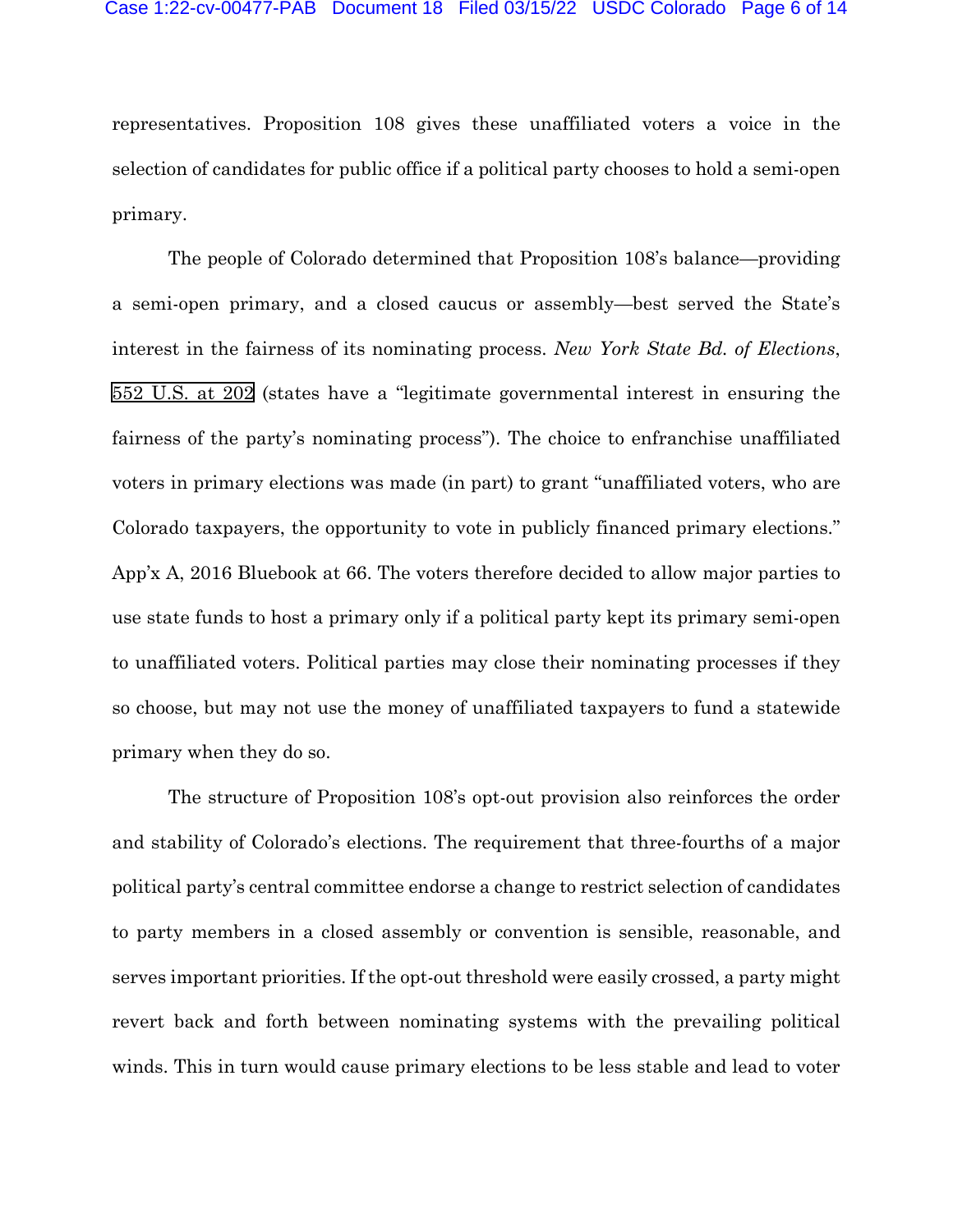confusion. *Purcell v. Gonzalez*, [549 U.S. 1](http://www.google.com/search?q=549+u.s.+1)[, 4](http://scholar.google.com/scholar?q=549+u.s.+1&btnG=&hl=en&as_sdt=6)(2006) (discussing risks of voter confusion based on pre-election changes to applicable rules). In any event, the threshold set by Proposition 108 would not have mattered to this case, as two-thirds of the Colorado Republican Party's State Central Committee voted to reject a closed assembly or convention and instead keep a semi-open primary.[3](#page-6-0) In short, the Colorado Republican Party would not have changed its nominating process for this election even if the threshold for change was a simple majority.

States may not violate the associational rights of parties by requiring parties to include non-members in their nomination process. But if states provide the option for political parties to include or exclude non-members, states may structure their nominating process to promote legitimate public interests in electoral fairness and stability. That is what Colorado has done here.

# **IV. Plaintiffs' argument would defy the will of the Colorado Republican Party.**

Proposition 108 allows political parties to choose whether to proceed with a semi-open primary that includes unaffiliated voters, or to select candidates via a closed assembly or convention. Plaintiffs imply that a political party must necessarily prefer a closed contest. But there are compelling reasons for political parties to include unaffiliated voters in their nominating contests. Here, the Colorado Republican Party overwhelmingly rejected the option to proceed via assembly or

<span id="page-6-0"></span><sup>3</sup> Alex Burness, *Millions will keep primary voting access as Colorado GOP rejects controversial opt-out plan*, THE DENVER POST, Sept. 18, 2021, https://tinyurl.com/bderhprv (last visited March 12, 2022).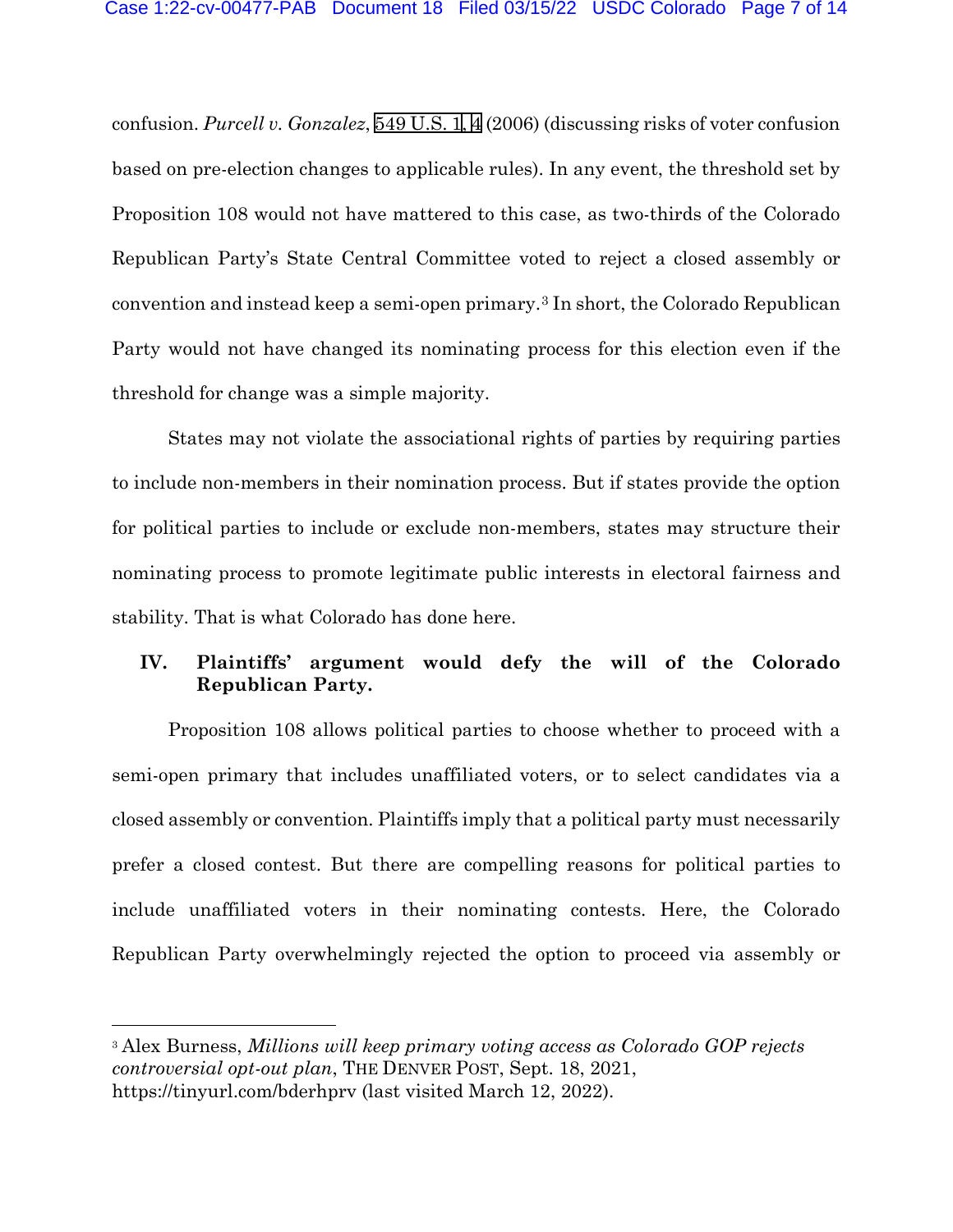convention and will move forward with a semi-open primary election to select its candidates.[4](#page-7-0) This choice was made using the reasonable processes established by Proposition 108. The Court should respect the Colorado Republican Party's choice.

There are good reasons for political parties to affirmatively choose an open or semi-open primary, and good reasons to disregard Plaintiffs' suggestion that political parties fear disruption by unaffiliated voters. First, unaffiliated voters often hold a preference towards and are consistent voters for a particular political party. An overwhelming majority of unaffiliated voters—over eighty percent—lean toward either the Republican Party or the Democratic Party. *See* Pew Research Center, *Political Independents: Who They Are, What They Think* (March 14, 2019).<sup>[5](#page-7-1)</sup> A political party might naturally wish to ensure that the candidate it selects is acceptable to these voters as well as to party members.

More strategically, political parties may wish, for good reasons, to seek the views of unaffiliated voters in party primaries. This is especially so where, as in Colorado, unaffiliated voters are essential to winning any general election. Excluding unaffiliated voters from a primary, as some Republican Party leaders have noted, $6$ 

<span id="page-7-0"></span><sup>4</sup> *Id.*

<span id="page-7-1"></span><sup>5</sup> *Available at* https://www.pewresearch.org/politics/2019/03/14/politicalindependents-who-they-are-what-they-think.

<span id="page-7-2"></span><sup>6</sup> As former Republican State Treasurer noted in, "Colorado Republicans are flirting with political suicide . . . We can't win elections without attracting unaffiliated voters, whom Democrats shrewdly embrace. If Republicans shun them, our party—and candidates—will become irrelevant." Mark Hillman, Opinion, "The Podium: GOP Can't Afford to Shun UAV, Colorado Politics (Aug. 18, 2021), *available at*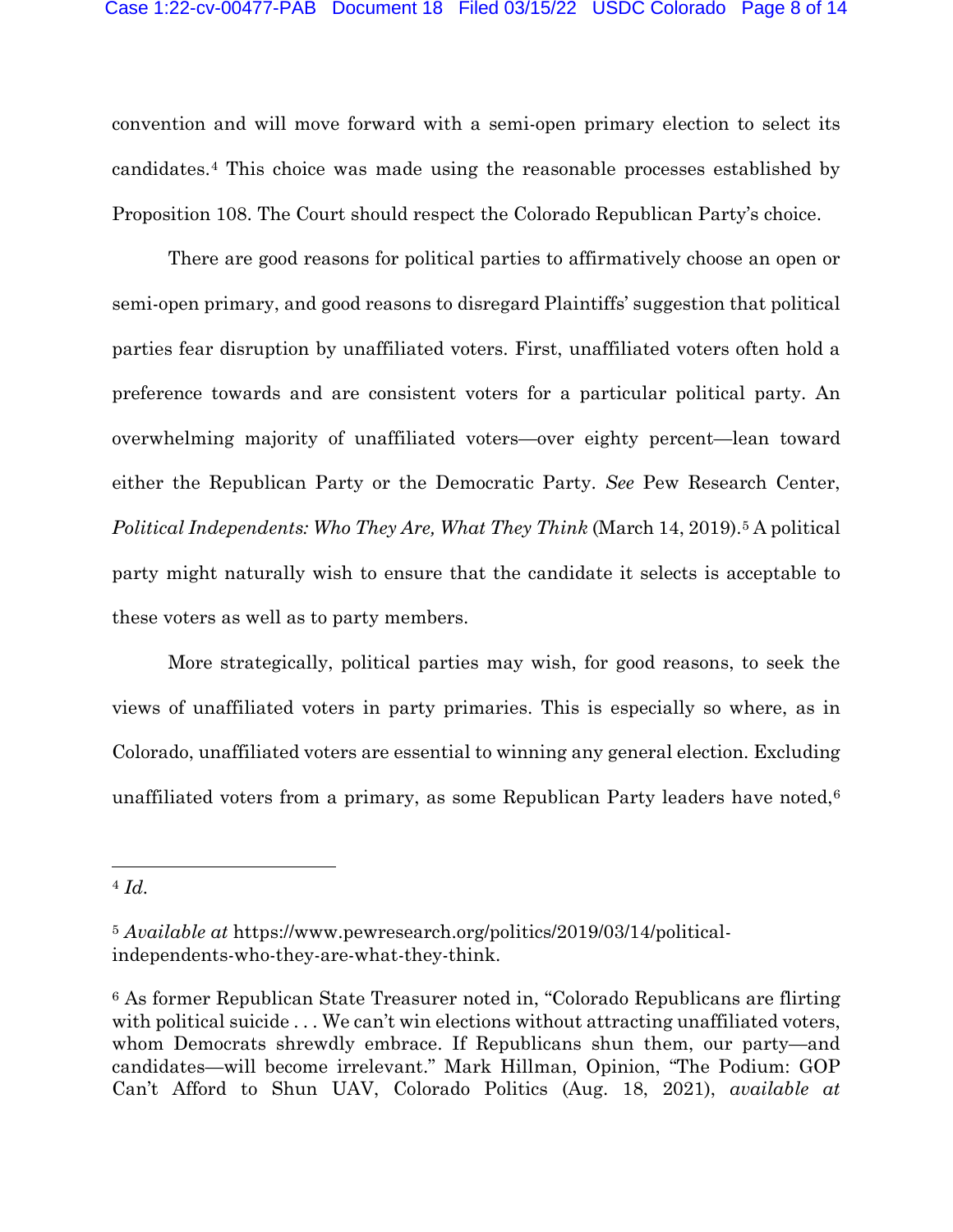threatens to harm the electoral prospects of a political party's candidate. Consequently, political parties selecting the process that determines the candidates on the ballot will need to consider carefully whether they opt for a candidate whose views are more responsive to the views of the majority than a candidate voted on only by those who choose to affiliate with a political party.

Plaintiffs raise the specter of so-called "party raiding"—that is, where partisans from one political party tactically vote in another party's elections—as a risk a political party assumes when participating in an open or semi-open primary. Though these concerns are sometimes highlighted by advocates, *see* [Doc. 2-1 at 6,](https://cod-ecf.sso.dcn/n/cmecfservices/rest/file/finddoc?caseYear=2022&caseNum=00477&caseType=cv&caseOffice=1&docNum=2&docSeq=1#page=6) "party raiding" more often haunts arguments in court than polling places. Neither courts nor recent literature have found actual evidence of this sort of voting behavior. *See, e.g.*, Rick Rojas, *There's No G.O.P. Primary in South Carolina. Some Republicans Will Vote Anyway*, N.Y. TIMES (Feb. 25, 2020) (noting that "evidence of [party raiding] efforts achieving any sort of significant influence is hard to find.");[7](#page-8-0) John Johnson, *Do Primary Voters Strategically Vote in the Opposition's Primary?*, MARQUETTE UNIV. LAW SCH. FACULTY BLOG (Feb. 20, 2019) (in study of Wisconsin's open primaries, "there is no evidence that this kind of voting behavior occurs at all[.]");[8](#page-8-1) *see also Tashjian*, [479 U.S. at 219](http://scholar.google.com/scholar?q=479+u.s.+208&btnG=&hl=en&as_sdt=6) n.9 (noting that a study commissioned by the national

https://www.coloradopolitics.com/opinion/the-podium-gop-cant-afford-to-shun-theuav/article\_999fc10a-ffd1-11eb-86df-5b0b2f142aa3.html.

<span id="page-8-0"></span><sup>7</sup> *Available at* https://www.nytimes.com/2020/02/25/us/south-carolina-primaryoperation-chaos.html?smid=tw-nytimes&smtyp=cur.

<span id="page-8-1"></span><sup>8</sup> *Available at* https://law.marquette.edu/facultyblog/2019/02/do-primary-votersstrategically-vote-in-the-oppositions-primary.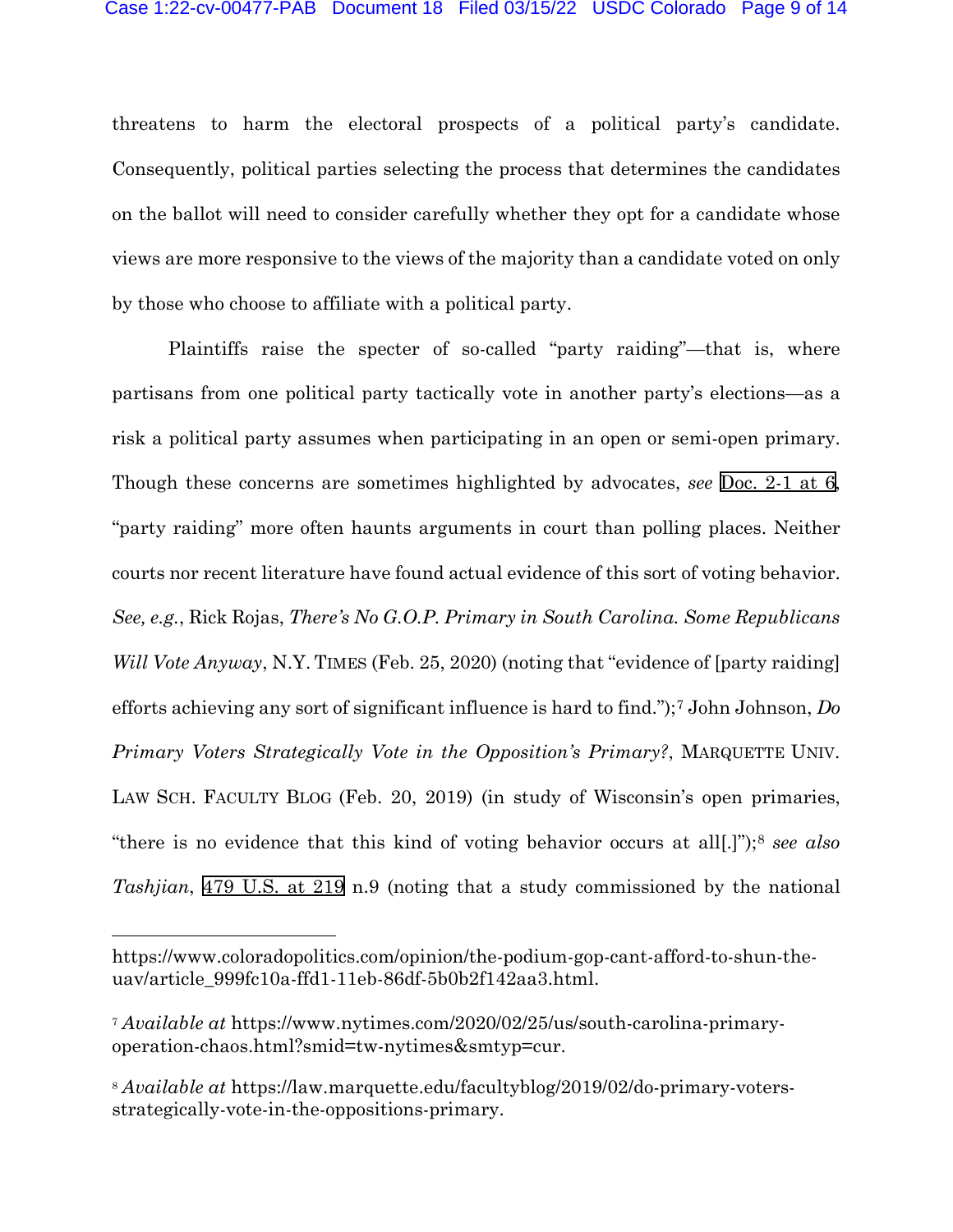Democratic Party "concluded that the existence of 'raiding' has never been conclusively proven by survey research" (cleaned up)). The Court should reject these arguments as unsupported.

There are compelling reasons for a party to prefer open or semi-open primaries. The Colorado Republican Party opted to keep its nominating contest semi-open. The Court should respect that choice.

## **V. The remedy sought by Plaintiffs would re-write Proposition 108 and cause confusion and chaos.**

Finally, the remedy that Plaintiffs seek is unlawful. They do not seek to simply invalidate Proposition 108. Instead, they ask the Court to re-write it: by including an option for any major political party "to notify the Secretary of State by April 14, 2022, that they wish to prohibit unaffiliated electors from voting in their primary elections." [Doc.](https://cod-ecf.sso.dcn/n/cmecfservices/rest/file/finddoc?caseYear=2022&caseNum=00477&caseType=cv&caseOffice=1&docNum=2&docSeq=1) 2-1, Plaintiffs' Memorandum at 16. This so-called remedy is both legally inappropriate and practically unworkable. It risks injecting confusion and chaos into Colorado's candidate selection process.

First, the option of a closed, taxpayer-financed and government-supervised primary for major parties was never approved by the electorate. In fact, it was eliminated as an option as soon as Proposition 108 took effect. When a statute is unconstitutional, neither plaintiffs nor courts may rewrite the statute in the way they prefer to avoid the perceived constitutional infirmity. *E.g.*, *Nasrallah v. Barr*, [140 S.](http://scholar.google.com/scholar?q=140++s.+ct.++1683&btnG=&hl=en&as_sdt=6)  [Ct. 1683, 1692](http://scholar.google.com/scholar?q=140++s.+ct.++1683&btnG=&hl=en&as_sdt=6) (2020) ("[I]t it is not the proper role of the courts to rewrite the laws[.]"); *Jennings v. Rodriguez*, [138 S. Ct. 830, 836](http://scholar.google.com/scholar?q=138+s.+ct.+830&btnG=&hl=en&as_sdt=6) (2018) (noting that a court "must interpret the statute, not rewrite it"). This rule is particularly important in election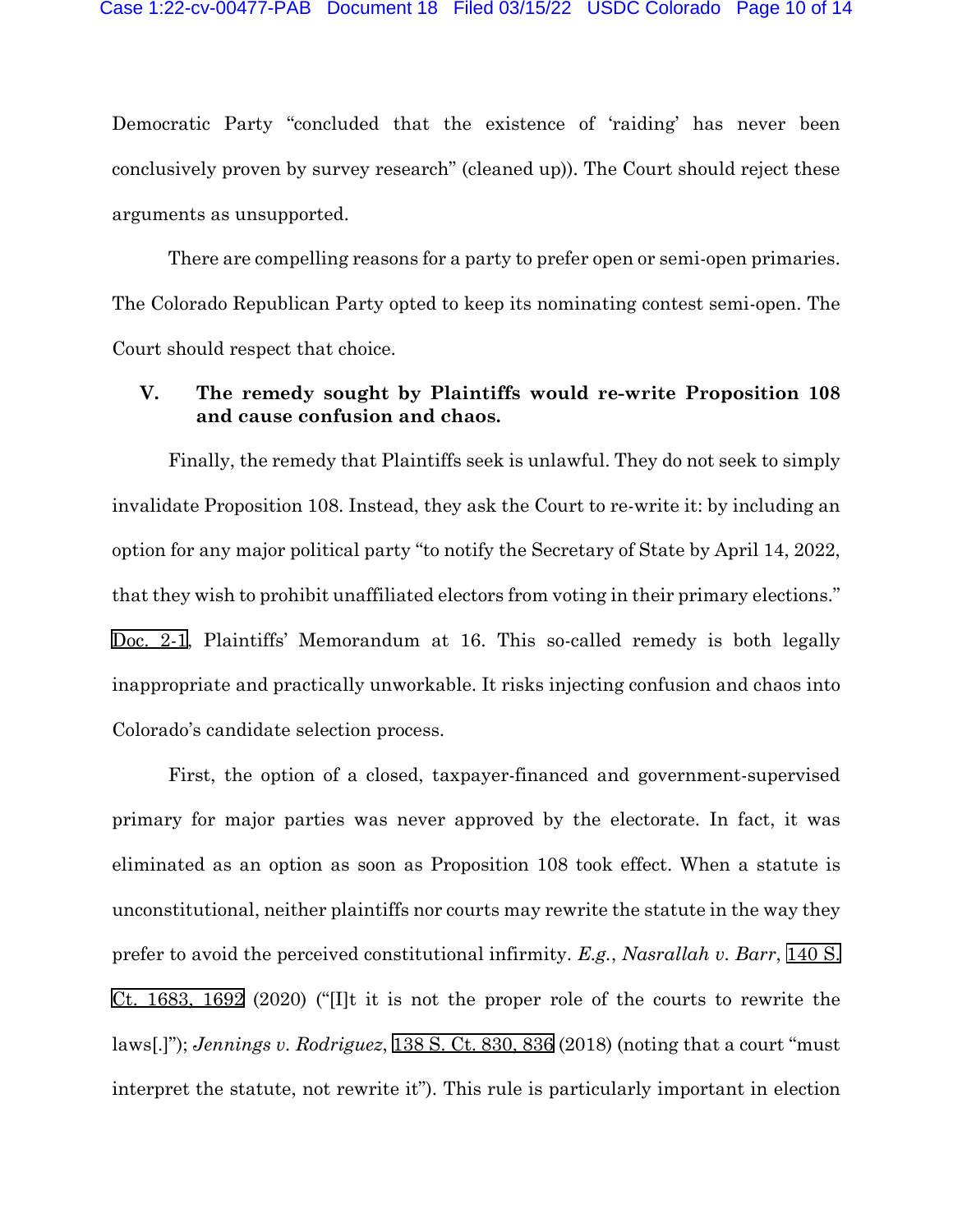law, where "[w]ith uncertain limits, intervening courts—even when proceeding with best intentions—[] risk assuming political, not legal, responsibility for a process that often produces ill will and distrust." *Vieth v. Jubelirer*, [541 U.S. 26](http://www.google.com/search?q=541+u.s.+267)[7, 3](http://scholar.google.com/scholar?q=541+u.s.+267&btnG=&hl=en&as_sdt=6)[07](http://www.google.com/search?q=307) (2004) (Kennedy, J., concurring).

Yet that is what Plaintiffs seek to do here, by asking the Court to craft a new law, offering major political parties the option to choose closed primaries. In so doing, Plaintiffs ask the Court to nullify the voters' will and for the Court to insert its own alternative nominating process. This proposed remedy disregards both the will of the voters in passing Proposition 108 and the role of the Court in interpreting it.

Plaintiffs' "remedy" is also unworkable. Plaintiffs seek a court order that the State must hold a closed primary if a party so chooses. The details, however, are left unsaid. Who in the party decides whether the primary should be closed—some of its members (but which ones?), its central committee, or some other body? How will the decision be made—by vote, or by some other method? If by vote, what percentage of members must vote for a closed primary? Where and when would such a vote take place, and how would the party ensure that its members were appropriately notified? And if the party does not vote for a closed primary, does the nominating contest default to a semi-open primary, an assembly, or a convention?

Each of these questions highlights that Plaintiffs ask the Court to rewrite the text of Proposition 108—and fill in the blanks itself. And were the Court not to fill in these details (which it cannot do), the primary election would be thrown into chaos only months before the Colorado primaries, resulting in serial and piecemeal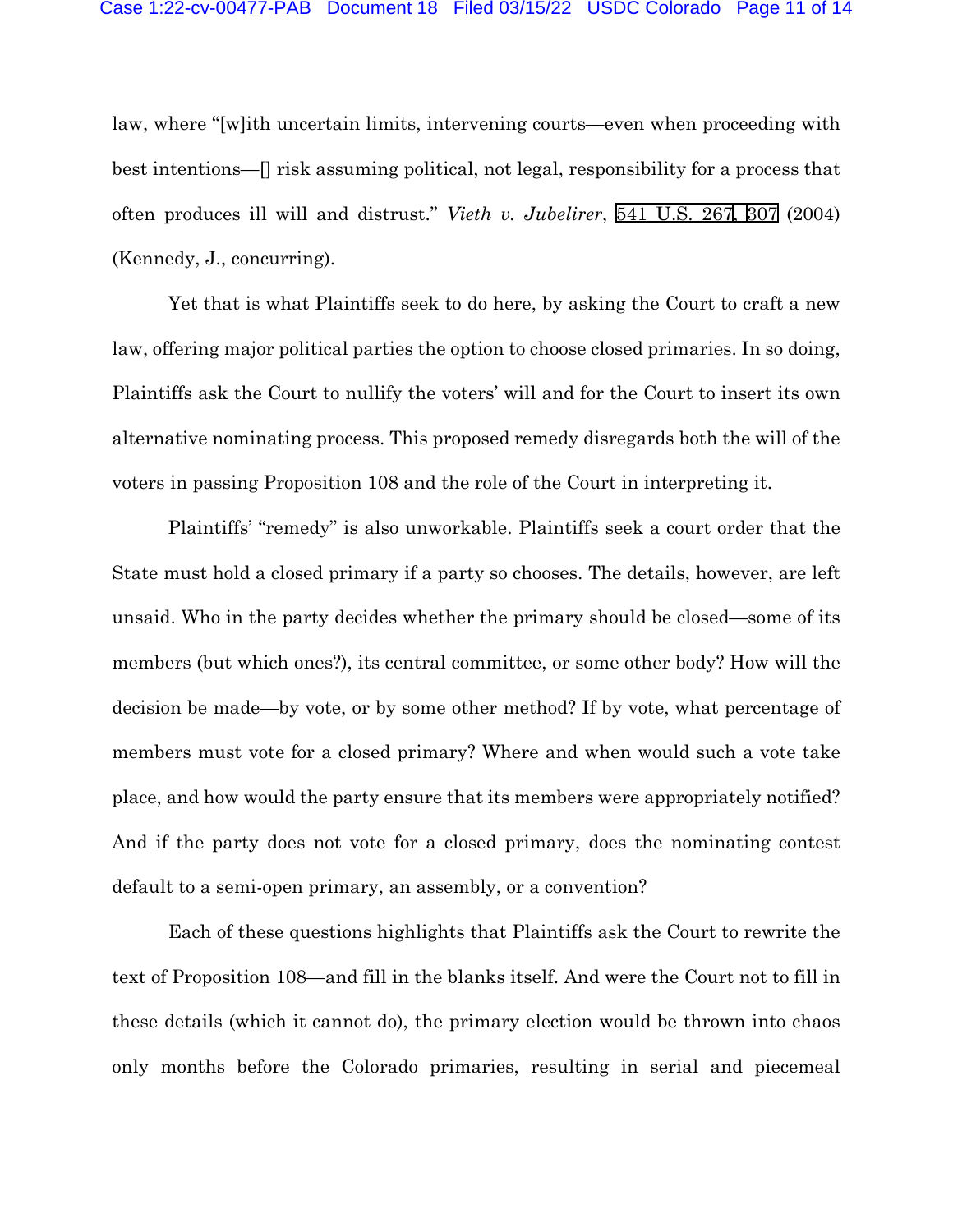litigation for which there is no hope of a quick resolution consistent with an orderly primary and general election that would guarantee a republican form of government under Article IV Section Four of the United States Constitution. A change to Colorado's election laws that would at the very least cause this inevitable chaos would itself violate the Supreme Court's rule against changes that would cause "judicially created confusion" in an upcoming election. *Republican Nat'l Comm. v. Democratic Nat'l Comm*., [140 S. Ct. 1205, 1207](http://scholar.google.com/scholar?q=140+s.+ct.+1205&btnG=&hl=en&as_sdt=6) (2020) (citing *Purcell*, [549 U.S.](http://scholar.google.com/scholar?q=549+u.s.+1&btnG=&hl=en&as_sdt=6) at 4). The Court should decline Plaintiffs' invitation to make such changes here.

### **CONCLUSION**

*Amici* Governor Jared Polis and Attorney General Philip J. Weiser respectfully urge the Court to reject Plaintiffs' motion for a preliminary injunction.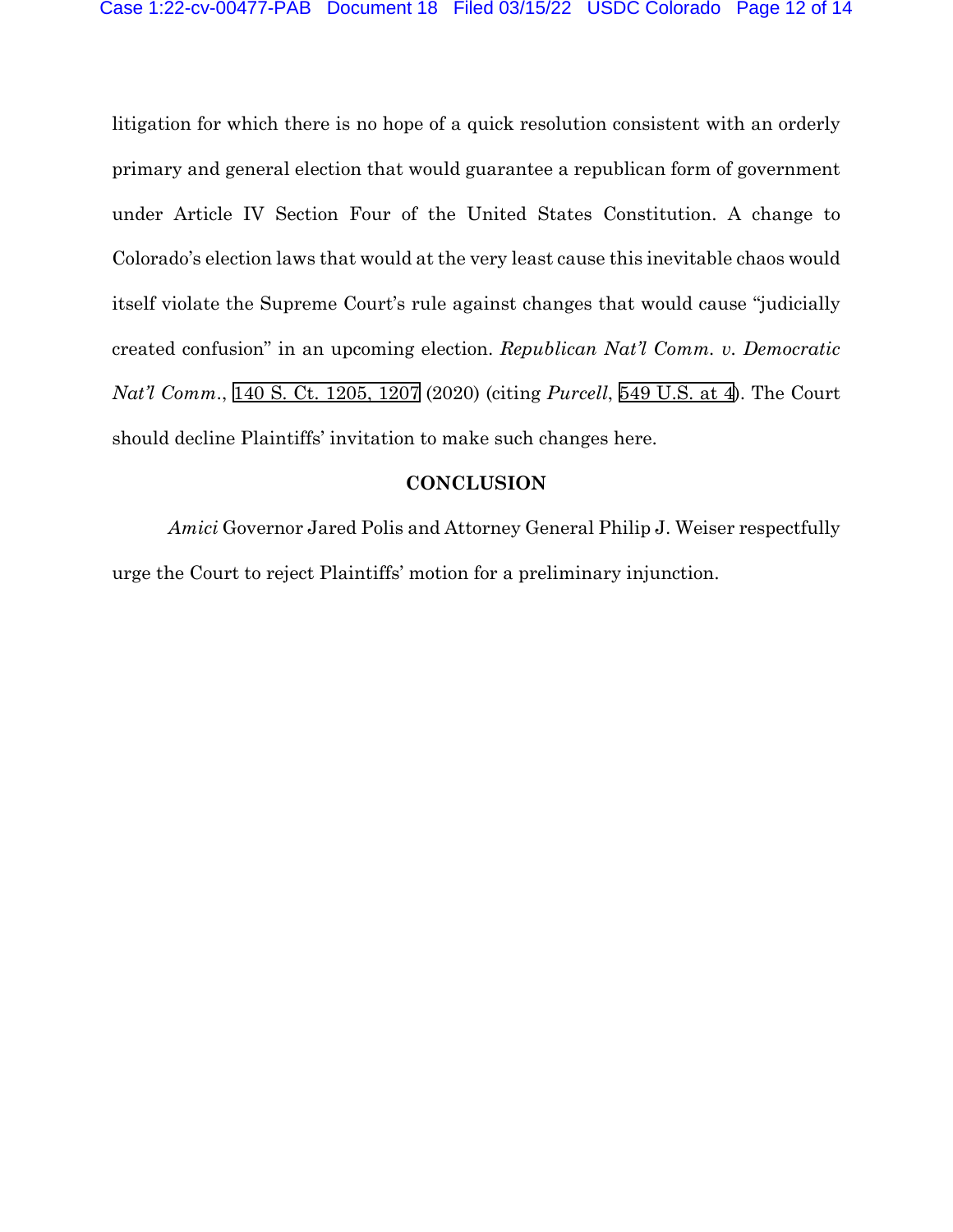Dated March 14, 2022.

PHILIP J. WEISER Attorney General of Colorado

*/s/ Abigail M. Hinchcliff* NATALIE HANLON LEH Chief Deputy Attorney General

ERIC R. OLSON Solicitor General

KURTIS T. MORRISON Deputy Attorney General

\*ABIGAIL M. HINCHCLIFF First Assistant Attorney General

1300 Broadway, 10th Floor Denver, Colorado 80203 Abigail.Hinchcliff@coag.gov

Attorneys for *Amici Curiae* \**Counsel of Record*